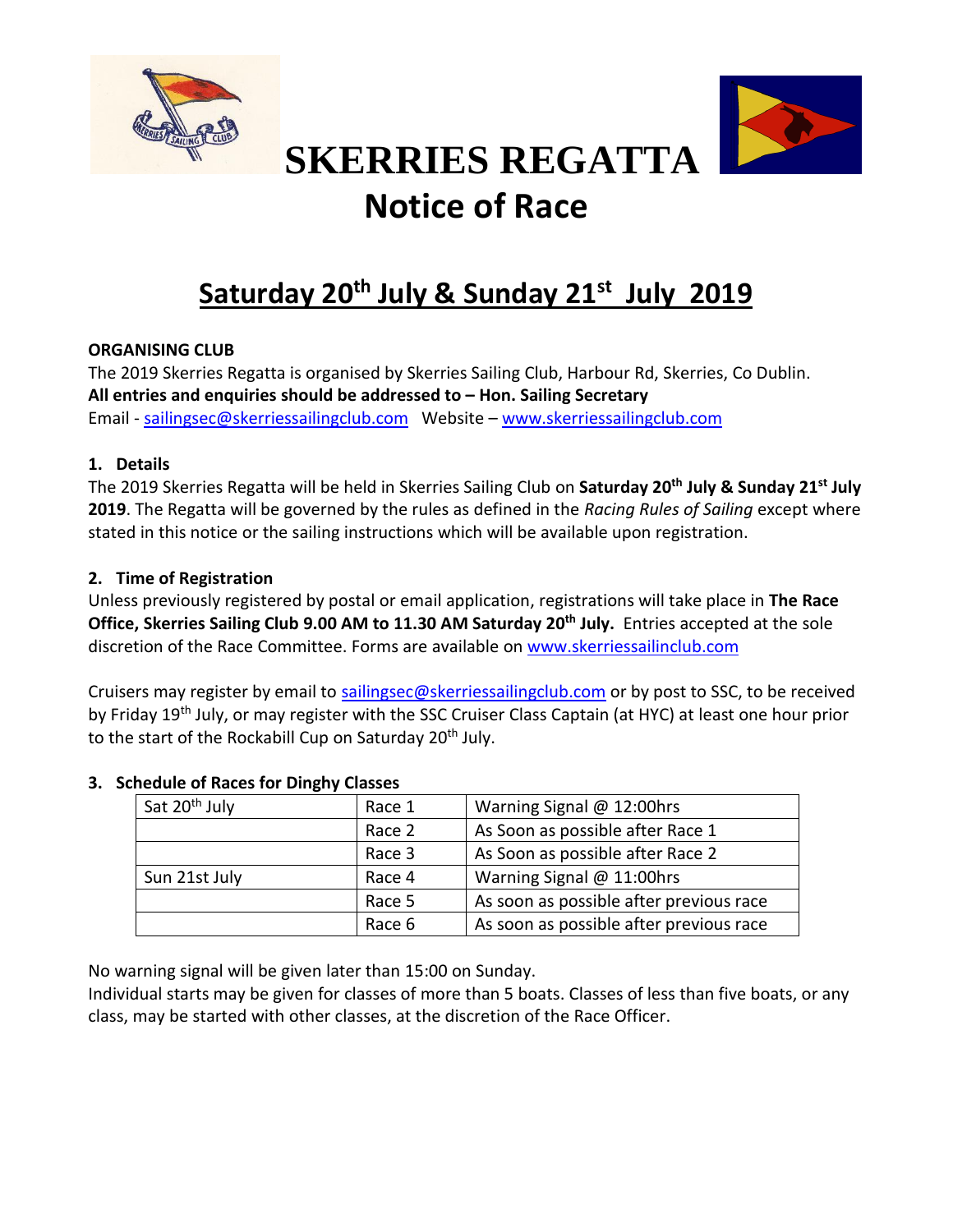#### 4. **Schedule of Races for Cruiser Classes**

| Saturday 20 <sup>th</sup> July: | Race 1 | Rockabill Cup - Howth to Skerries. 1st Gun at 11.00.       |
|---------------------------------|--------|------------------------------------------------------------|
| Sunday 21 <sup>st</sup> July:   | Race 2 | $1st$ Gun at 10:30hrs – Race course to be clarified by the |
|                                 |        | PRO via Channel 72 before warning signal.                  |

#### **5. Entry Fee**

Cruiser: €40 per boat\* \* For cruisers only participating in the Saturday event the fee is €20 Dinghy: €35 per boat Single Hander: €20 per boat EBoat: €40 per boat (If competing in Howth Race and Sunday Racing, €20 for Howth race) Junior Classes: €15 per boat

#### **6. Courses to be sailed**

The courses sailed shall be identified to sailors in the Sailing Instructions. For cruiser Saturday (Rockabill Cup) course see separate NOR/SIs on SSC website(www.skerriessailingclub.com).

#### **7. Scoring System**

#### **7.1 Dinghy Races**

For Dinghies, six Races are scheduled of which two shall be completed to constitute a championship. The Low-Point scoring system, RRS Appendix A will apply; except that if less than four races are sailed all shall be counted. If 4 or more races have been completed, a boat's score will be the total of her races excluding her worst score.

#### **7.2 Cruiser Races**

For Cruisers, two Races are scheduled of which two shall be completed to constitute a championship. The Low-Point scoring system, RRS Appendix A will apply.

#### **8. Handicaps**.

Cruisers shall supply their ECHO handicaps on entry or will be assigned a handicap by the Race Committee. Boats which are racing members of SSC shall use their designated original ECHO handicap.

#### **9. Membership**:

All entrants shall be given temporary membership of Skerries Sailing Club from midnight on Friday 19t<sup>h</sup> July until midnight on Sunday 21<sup>st</sup> July and free boat parking or mooring, where available, for the same duration.

#### **10. Other**.

The Clubhouse will be the venue for a BBQ from Saturday afternoon until late. Complimentary snack food may be provided after racing on Sunday.

#### **11. Prizes.**

#### **11.1 – Cruiser Prizes**

Cruiser prizes shall be awarded following Howth-Skerries Rockabill Cup on Saturday afternoon. Cruiser Regatta prizes will be awarded at the main prize giving ceremony on Sunday afternoon.